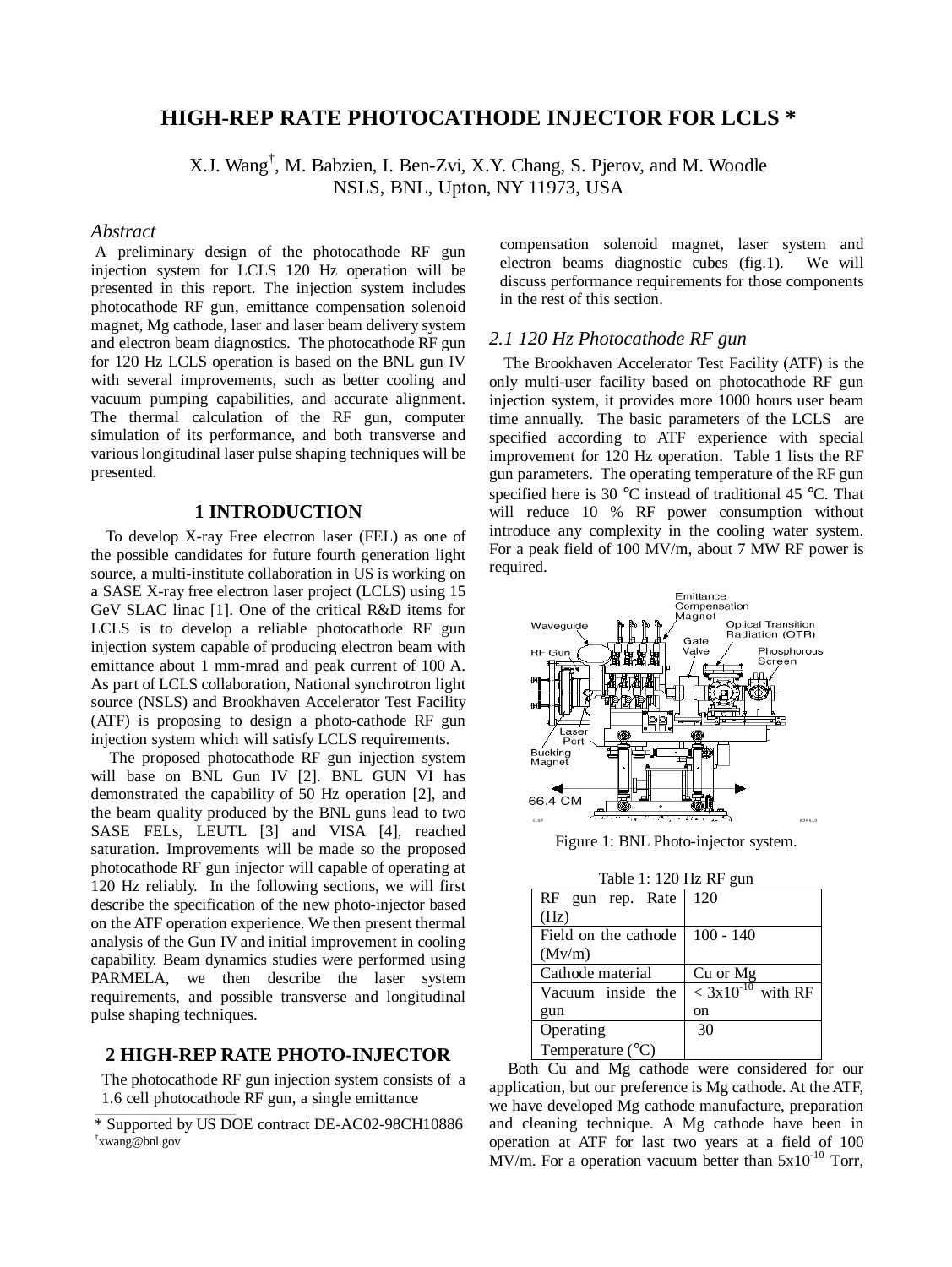quantum efficiency (QE) routinely reach 0.2%, and QE variation on the cathode surface less than 10 % (p-p) after laser vacuum based cleaning.

The thermal analysis of the BNL gun IV have been extensively investigated. Figure 2 shows temperature distribution for a 3 KW CW power (corresponding to 150 Hz operation for a 3 us RF pulse). The hot spots are iris between the two cells and cathode. To reduce the possible thermal stress, we increase the water channel diameter by about 30%, and push the water channel much closer to the hot spot. Better temperature control on the waveguide connecting to the RF gun was also added to improve the gun temperature control (Fig.3).



Figure 2: thermal distribution for 3 KW CW power of the Gun IV.



#### Figure 3: 120 Hz RF gun.

The solenoid magnet similar to Gun IV system will be used for 120 Hz LCLS injection system. Improvements will be made in RF gun mounting on the solenoid magnet to have better isolation and alignment. We are also considering motorize solenoid magnet support to improve the relative alignment between gun solenoid magnet assembly and boost linac to minimize the emittance growth.

The beam diagnostic cube basically consists a movable Faraday cup combine with a beam profile monitor [5]. This device is capable of determining three most basic parameters for operating a photo-injector, they are photoelectron beam charge, beam energy and relative phase between laser and RF field. A non-destructive beam charge measurement device, such as integrated current transformer (ICT) will be added for on-line beam diagnostics.

### *2.2 120 Hz laser system*

Table 2 lists basic the requirements for the RF gun driving laser system. Both Ti:sapphire laser and Nd:YLF laser were considered. Our choice is Nd:YLF laser. The main reason for adopting Nd:YLF laser is the existing of 100 Hz diode pump laser system [6], which is inherently more stable than other technique.

The design of photo-injector can accommodate both normal and oblique laser incidents on the cathode. Normal incident has the advantage of relative simple laser optics, but in-vacuum optics made on-line laser diagnostics almost impossible, and subject to electron beam interception. Oblique laser incident will demands complex laser optics for both transverse and longitudinal wave fronts correction. On-line laser beam diagnostics will be easily implemented for qblique incident because no optics located inside the vacuum. The ATF experience shows that, oblique incident option is better choice.

| Rep. Rate (Hz)                   | 120          |            |  |
|----------------------------------|--------------|------------|--|
| cathode<br>Laser<br>energy<br>on | $30 \, (Mg)$ | 200        |  |
| (UV, uJ)                         |              | (Cu)       |  |
| pulse<br>length<br>Laser<br>(ps, | 5 to 20      |            |  |
| <b>FWHM</b> )                    |              |            |  |
| Laser spot (radius, mm)          | $0.5 - 1.5$  |            |  |
| Laser energy stability $(\%)$    | 1.5          | $6(p-p)$   |  |
|                                  | (rms)        |            |  |
| Timing jitter (ps)               | 0.1          | 0.5<br>(p- |  |
|                                  |              | p)         |  |
| Point stability (%)              | 0.25         |            |  |

The stability and reliability of the photo-injector system are mainly determined by the laser system. The ATF laser system has demonstrated the energy stability required for the LCLS operation. The tight timing jitter requirement is mainly determined by the photo-injector operating at longitudinal emittance compensation mode which be discussed later of the paper.

One of the advantages of photocathode RF gun is space charge effect could be mitigated by proper shaping both transverse and longitudinal laser profiles. Uniformed transverse laser beam profile will be able to minimize the beam emittance. One way to realize the uniformed transverse laser beam profile is by truncation of a large Gaussian distribution. This technique is will significantly increase the laser energy requirement. A relative easy with reasonable efficiency technique is using graded mirror. Figure 4 shows preliminary experimental results of this technique being implemented at the ATF.

One of the techniques for longitudinal laser pulse shaping is using phase mask by controlling phase and amplitude modulation (Fig.5). Preliminary results are very promising [8]. Saturable absorber is another technique under consideration, it truncates the laser pulse longitudinally. It is relative simple.